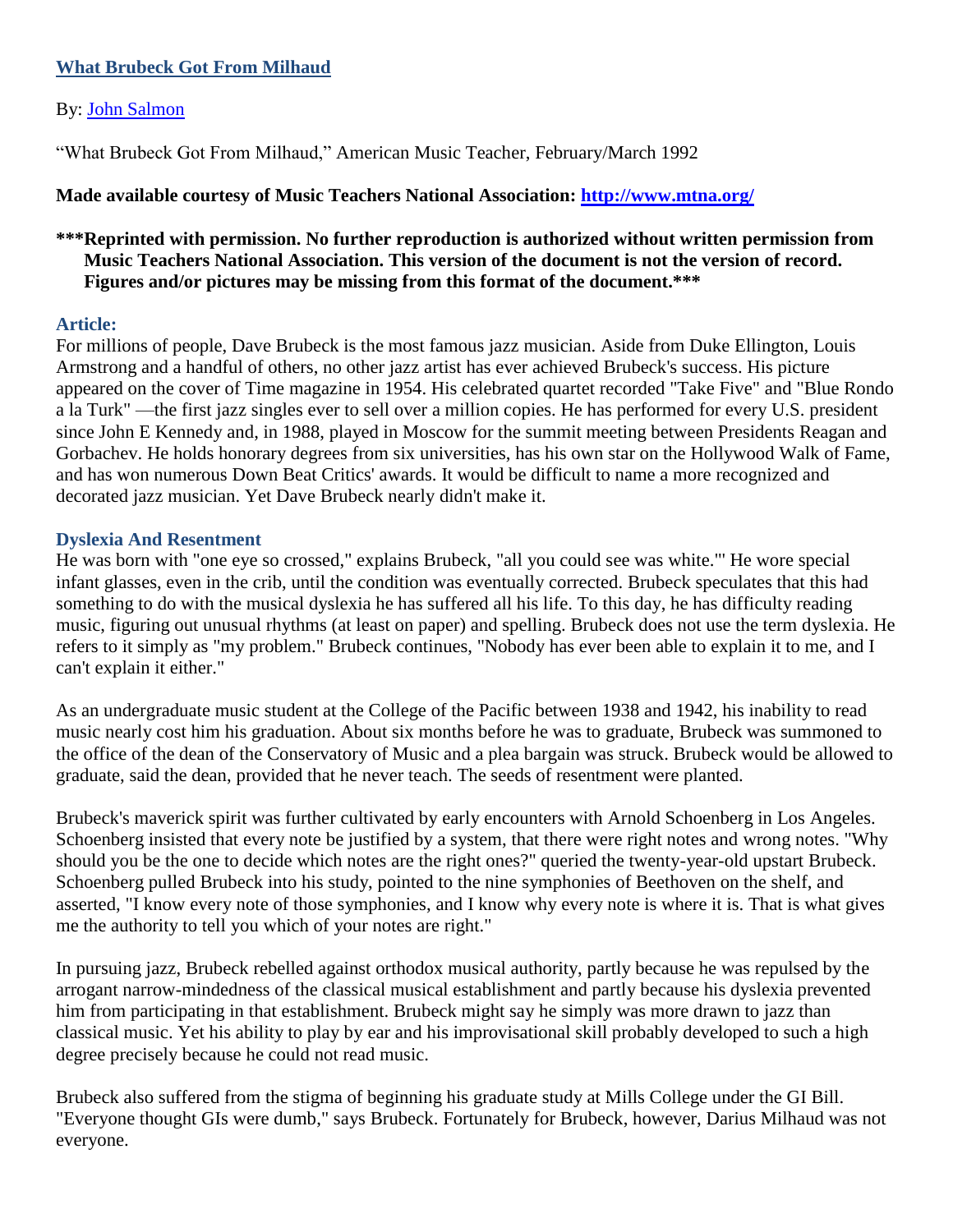

#### **An Influential Teacher**

While Brubeck did have other musical influences — Bach; Brubeck's mother and first piano teacher, Elizabeth Ivey Brubeck; his two older brothers; and Duke Ellington and Fats Waller — it is arguable that none was a greater teacher to Brubeck than Milhaud. Brubeck writes, "Three Jewish teachers have been a great influence in my life: Irving Goleman, Darius Milhaud and Jesus."' Further confirmation of Milhaud's importance to Brubeck lies in the name of Brubeck's firstborn son, Darius, born in 1947.

After an army stint in Europe from 1942 to 1946, Brubeck began composition study with Milhaud at Mills College. The way had been paved perhaps by Brubeck's older brother Howard, who had begun studying with Milhaud in 1940 and occasionally thereafter served as Milhaud's assistant.

Milhaud was the perfect teacher for Brubeck. He was, in fact, something of a musical messiah for him. Howard Brubeck puts it bluntly: "Milhaud saved Dave."' Milhaud, who had himself been so strongly influenced by jazz and had shunned the overwrought pomp of post-Wagnerian romanticism, appreciated Brubeck's swinging, homespun improvisations in a way that neither the dean at the College of the Pacific nor Schoenberg ever could. Milhaud, in fact, encouraged Brubeck to pursue jazz and composition. Growing up dyslexic in an atmosphere of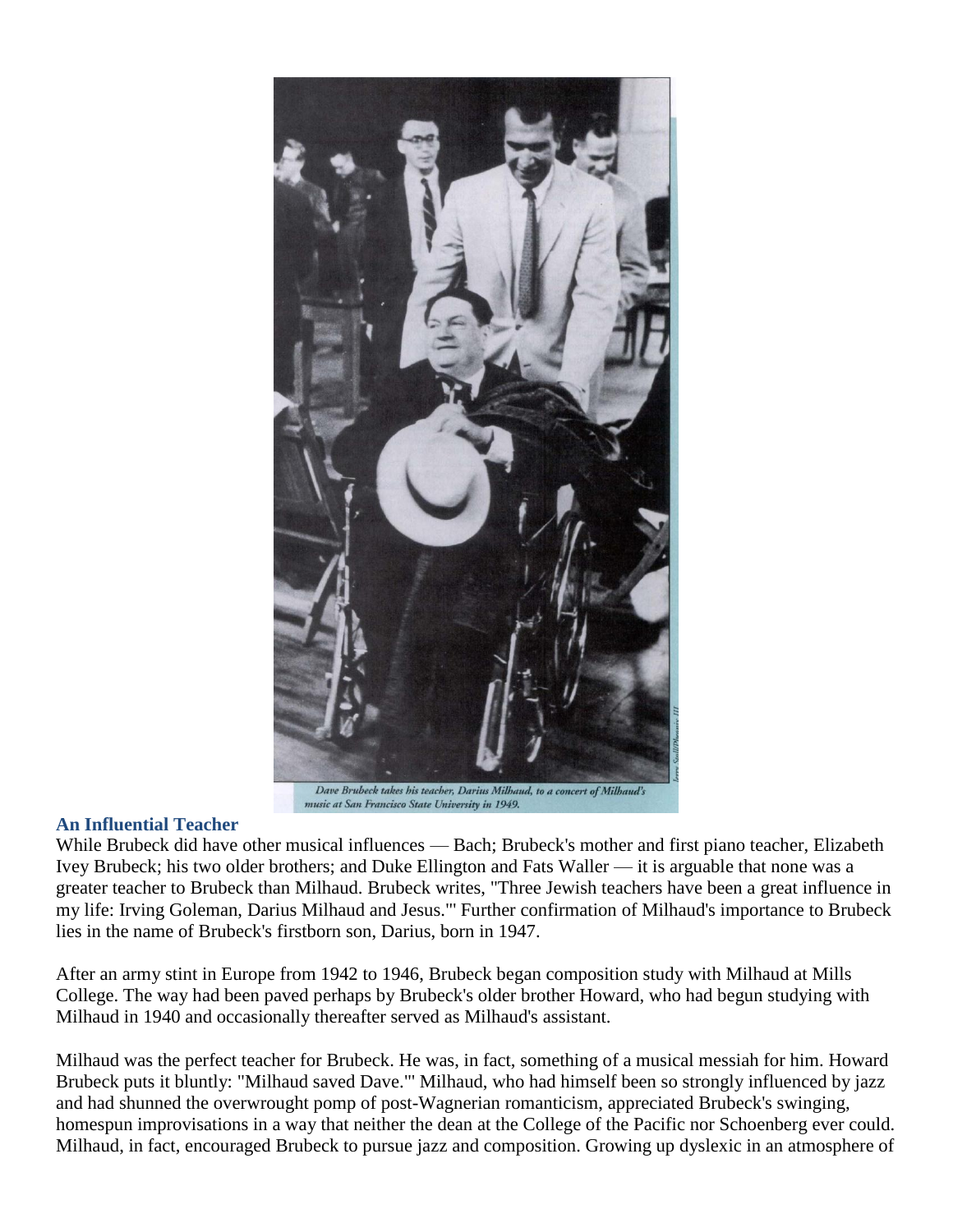literate and trained musicians and in an age when jazz was largely seen as an undignified field of artistic endeavor, Brubeck was lucky to have found Milhaud.

Composition lessons with Milhaud must have been lessons in frustration for Brubeck even as they were opportunities for Milhaud to show benevolent patience. Brubeck writes, "Milhaud's usual response, after hearing me play through a new piece was `Very good, Boo-Boo, but not what you have written.' "4 One imagines that Dave's older brother Howard helped transcribe many an exercise.

Milhaud followed two approaches in his tutelage. On the one hand, he used the strictest Paris Conservatoire method when it came to counterpoint: no rules could be broken. When it came to harmony or matters of composition, however, there were no rules. According to another Milhaud student, Bill Smith, Milhaud's favorite sayings were "Dare!" and "Why not?"' These words surely bolstered Brubeck's self-confidence and served as an antidote to Schoenberg's "right note, wrong note" method of teaching composition. Milhaud was completely undogmatic and unfettered when it came time to dream up new compositions and invent new harmonies.

It is probable that Brubeck's love of rich chords and free-sounding harmonies came from Milhaud, especially from Milhaud's polytonal penchant for putting one chord in one hand and a different chord in the other. Many times, in fact, it is hard to distinguish Milhaud's harmonies from Brubeck's. (See Example 1 on p. 28.)



© Copyright 1955, renewed 1983, Derry Music Company.

Milhaud's influence is also evident in Brubeck's proclivity toward large-scale choral works. Since the disbanding of Brubeck's original quartet in 1967, he has composed over a dozen works that combine vocal soloists, chorus and symphony orchestra, including a mass (To Hope! A Celebration), cantatas ( The Gates Of Justice, Truth Is Fallen) and oratorios ( The Light In The Wilderness, Beloved Son). Although Milhaud was prolific in several genres, his many operas constitute a significant portion of his total output. Brubeck cites Milhaud's impressive opera, Christophe Colomb, as one of the works he remembers hearing during his student days with Milhaud.<sup>6</sup>

## **Intriguing Irony**

Milhaud, exhaustively trained in the classics, found inspiration in the world of jazz, while Brubeck, first and foremost a jazz musician whose relationship to formal training was spotty at best, ceaselessly explores the styles of classical music.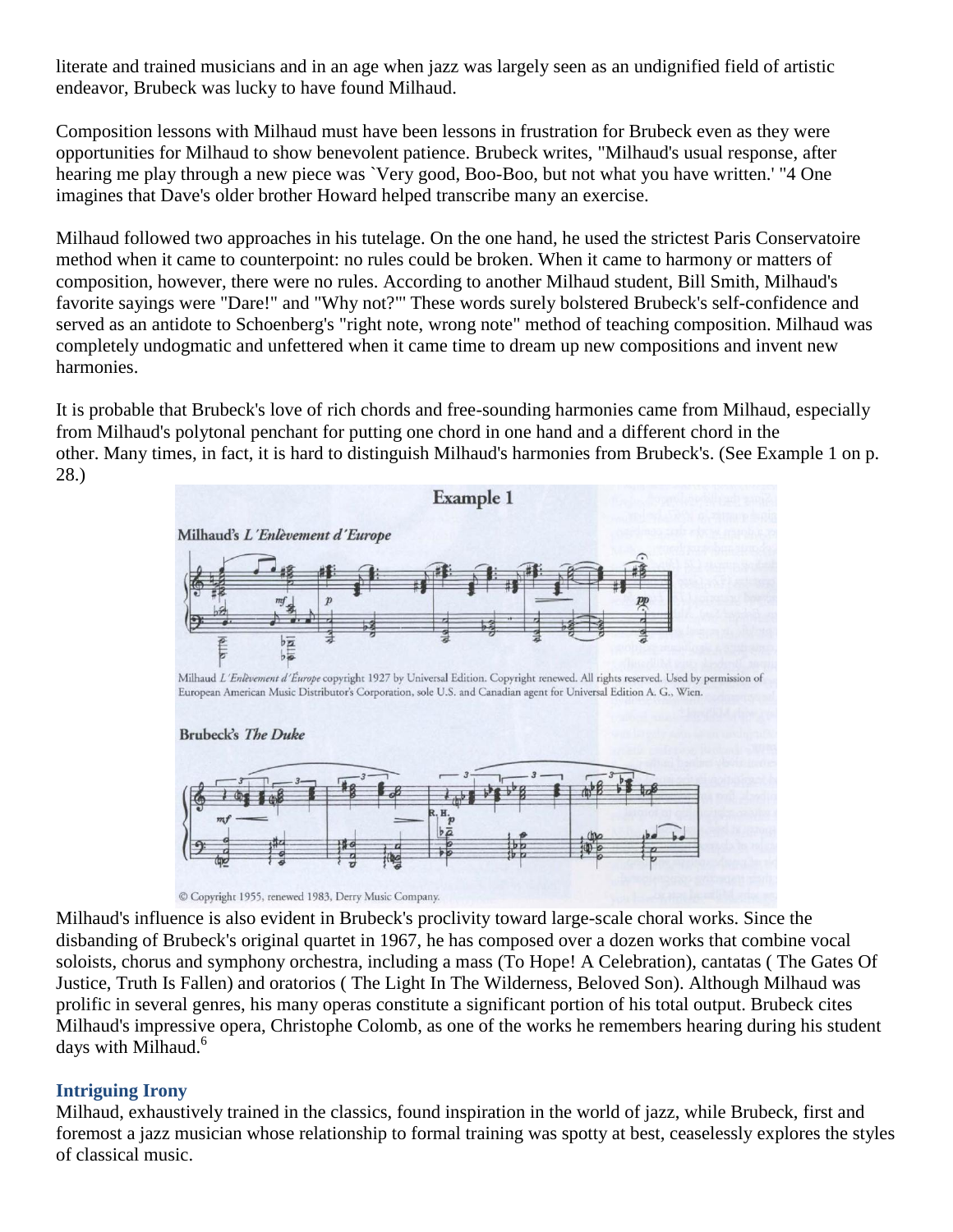A further bit of psychoanalysis will help to illuminate their respective compositional styles and show why Milhaud was so important to Brubeck. Brubeck, shunned and ridiculed in his early life for his learning disability, composes oratorios and cantatas as weapons against those first teachers who told him he would never amount to anything in music, and as admission tickets to the theater of great composers, all of whom wrote large-scale, contrapuntally sophisticated works. Milhaud loved the swinging, brash music of Harlem and, as a persecuted Jew, fashioned operas and symphonic works in a style not derived from the Germans.

Brubeck wishes to join the pantheon of great, western composers, even as Milhaud seeks to escape them. For both, choral and symphonic writing reveals, unwittingly, their innermost attitudes toward western art music — Brubeck thumbing his nose at it until he is asked to join the club; Milhaud thumbing his nose at it and wishing to start a new dub altogether.

These are, of course, exaggerated suggestions that do not allow for the inevitable ambiguity in determining why one composer chooses one style and another chooses a different style. After all, Milhaud embraced western art music, even much music composed by Germans, and Brubeck writes serious oratorios and cantatas in order to express deeply held religious convictions, and because he simply loves Bach. But it is as significant as it is ironic that the classical composer Milhaud gave jazzman Brubeck the courage to write extended contrapuntal pieces.

## **Open To The World**

Milhaud also contributed to Brubeck's multicultural perspective. Brubeck writes, "Milhaud always told me to keep my ears as well as my eyes open while touring the world, and to be cognizant of the various sounds, rhythms and fragments of melody that envelop us night and day.— Milhaud loved to draw on Hebraic melodies (Chants populaires Hebraiques) and African-American melodies (Chansons de Negress). Brubeck mixed the two ethnic sources in his cantata, Gates of justice, in which the tenor soloist's melodies are derived from Jewish cantor songs and the baritone soloist's melodies are derived from Negro spirituals. Milhaud captured the syncopated sassiness of Harlem in La creation du monde, and the bright, blaring street life of Rio de Janeiro in Le boeuf sur le toit. Brubeck captured the lonely, modal melodies of a middle-eastern piper in "Nomad" (from the album, jaw Impressions of Eurasia) and the serene mysticism of a Zen master in "Rising Sun" (from the album, Jazz Impressions of Japan).

From this multicultural diversity, it is a small step to propose that Milhaud, who escaped Nazi persecution, contributed to Brubeck's pronounced social consciousness. From the beginning of Brubeck's career, he has been a vocal opponent of racial injustice and a supporter of human rights around the world. His first musical piece to express these ideas was The Real Ambassadors, a musical revue with Louis Armstrong singing the title role. Brubeck, a white man, was treated differently from his black counterparts on jazz tours during the 1950s and pre-civil rights 1960s. The history of jazz is, unfortunately, also the history of racism, and Brubeck sought to sensitize people to these injustices and institute change wherever possible.

Milhaud's character spilled over into his students. In an age of cynicism, Milhaud remained intensely interested in all forms of human expression, even those outside his own aesthetic, Bill Smith said, "Milhaud helped you to become a better composer, no matter what your bent — twelve-tone, atonal, jazz or whatever." Milhaud was a humanist and a sybarite, a man of culture who loved life. He had every reason to become misanthropic — his family and race nearly suffered extinction, and he was confined to a wheelchair with a crippling disease most of his life — yet, he remained happy and hopeful.

Brubeck, like many of Milhaud's students, retains his master's openness, humanity and generosity — unusual characteristics for a celebrity. Instead of being aloof, Brubeck is warm and gracious. Instead of being arrogant, Brubeck is approachable. A letter Brubeck wrote many years ago to a sixteen-year-old fan proves this better than any second-hand reports. (See Brubeck's Letter on p. 29.)